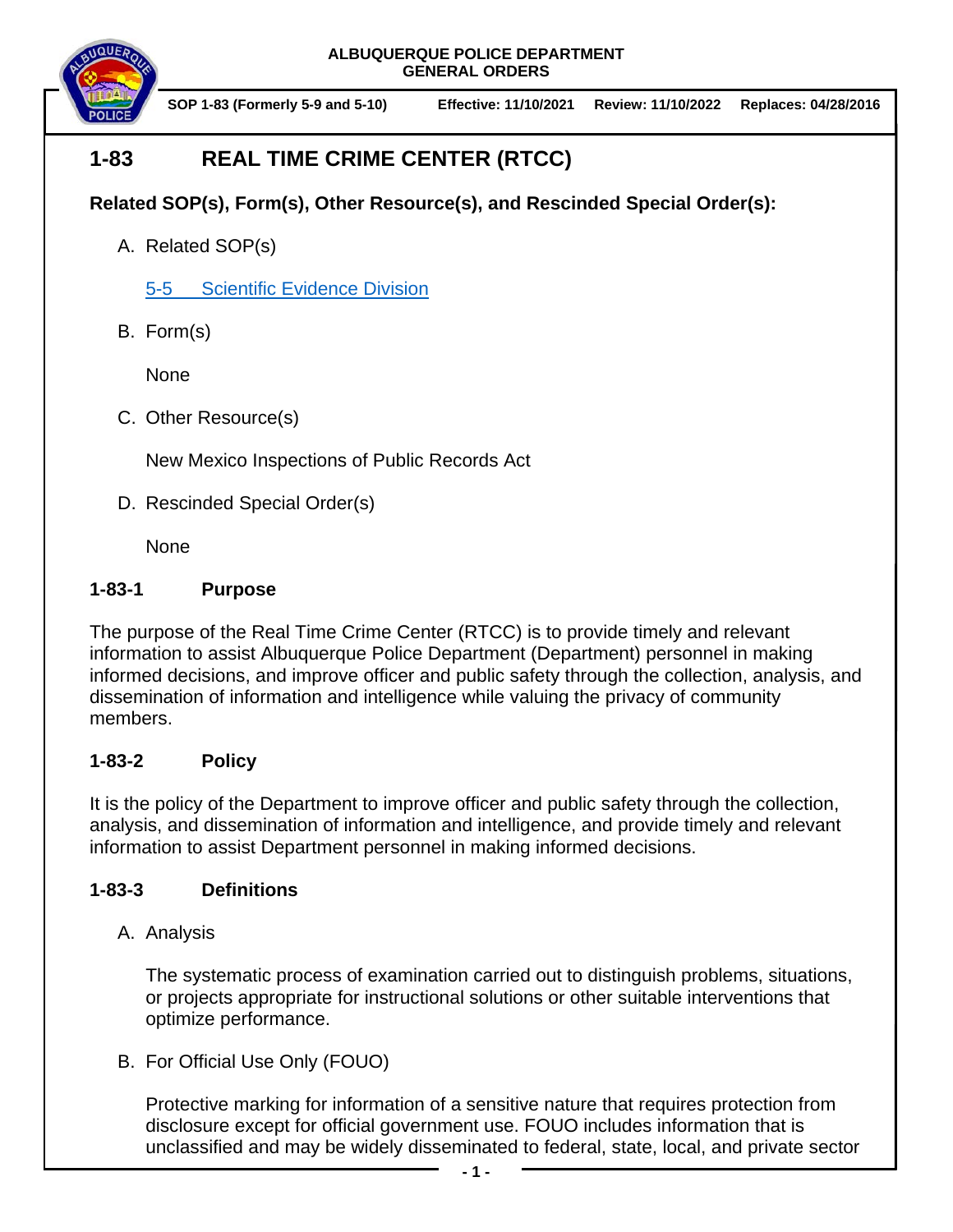

**SOP 1-83 (Formerly 5-9 and 5-10) Effective: 11/10/2021 Review: 11/10/2022 Replaces: 04/28/2016**

partners, provided that the recipient has a "need to know" status. FOUO only can be used for official business and may not be released without written permission from the Department or to any media outlet. The disclaimer below shall be attached to all FOUO information disseminated from the Crime Analysis Unit (CAU):

*(U//FOUO) INFORMATION NOTICE: This product contains unclassified information that is UNCLASSIFIED//FOR OFFICIAL USE ONLY. Recipients should not release*  any portion of this product to the media, the public, or other personnel who do not *have a valid need to know.*

C. Information

Data in a usable form, usually processed, organized, structured, or presented in a meaningful way.

D. Intelligence

Analyzed and synthesized information that is of tactical, operational, or strategic value.

E. Law Enforcement Sensitive (LES)

Protective marking for unclassified information of a sensitive nature, which includes any information that may be damaging to a law enforcement investigation or cause undue risk to a law enforcement official, if released to non-law enforcement entities. LES can only be used for official law enforcement activities and may not be released without written permission from the Department or to any media outlet. The disclaimer below shall be attached to all LES information disseminated from the CAU.

*(U//LES) INFORMATION NOTICE: This product contains unclassified information that is for sworn law enforcement use only in the course of their official duties. The information contained in this product is neither intended nor suitable for release to the general public. Reasonable cause must be exercised by all recipients to limit access.*

F. RTCC Bridge

The dedicated area where RTCC personnel provide real-time information to sworn personnel.

G. RTCC Bridge Operator

An officer and/or civilian who have specialized law enforcement training and certifications who provide the real-time information to sworn personnel.

H. Situational Awareness

For the purposes of this policy, it is a comprehensive, fusion of data from the Department and its partners to establish a common operating picture.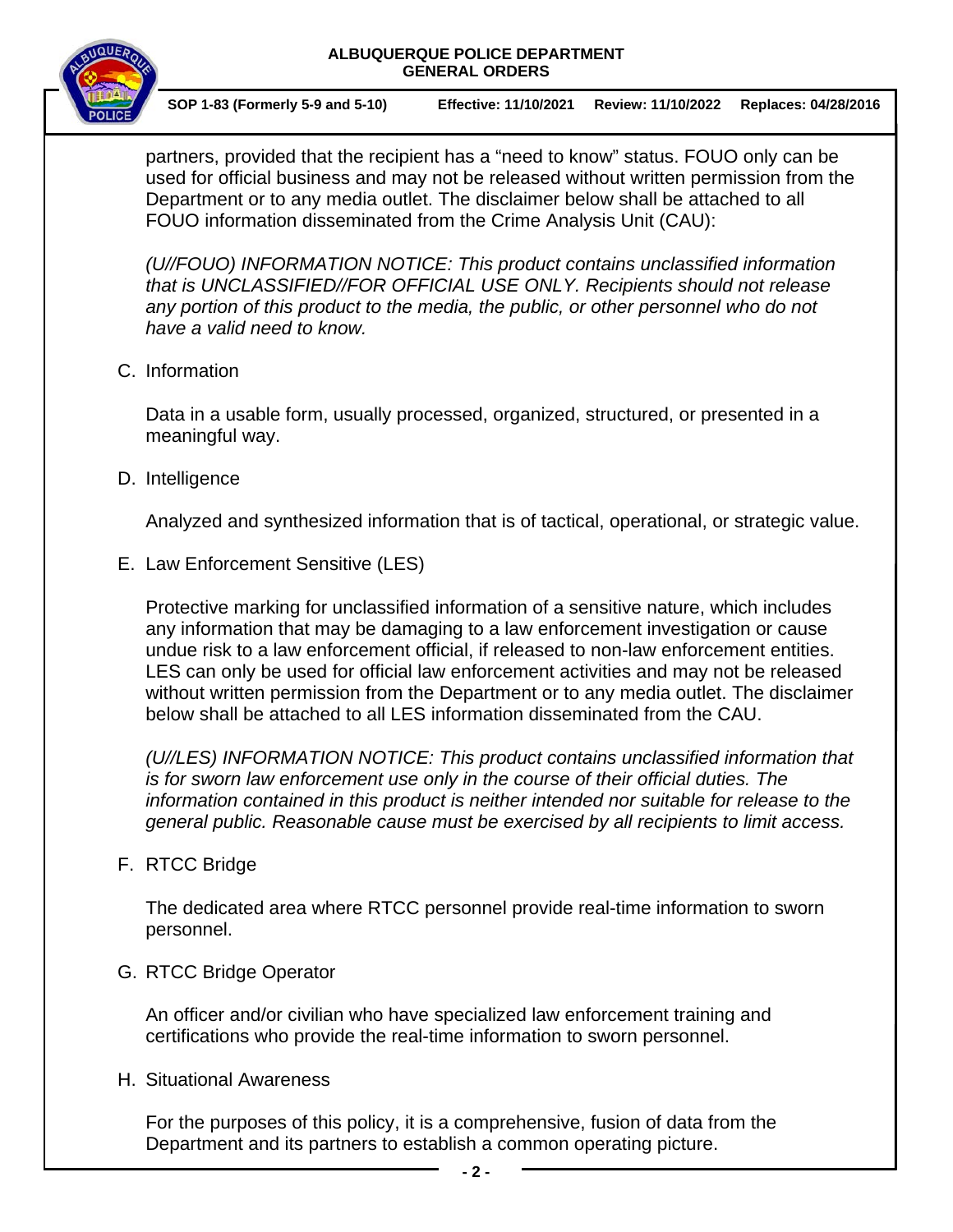

**N/A**

**6**

**SOP 1-83 (Formerly 5-9 and 5-10) Effective: 11/10/2021 Review: 11/10/2022 Replaces: 04/28/2016**

I. Unclassified Information

Information that is sensitive in nature and the unauthorized disclosure of which could adversely affect a person's privacy or welfare, conduct of investigations, or operations essential to the security of the City of Albuquerque.

(U//FOUO) INFORMATION NOTICE: *This product contains UNCLASSIFIED information that is FOR OFFICIAL USE ONLY (U//FOUO). Recipients should not release any portion of this product to the media, the public, or other personnel who do not have a valid need-to-know.*

J. Video Network

City of Albuquerque Department of Municipal Development (DMD) cameras, City of Albuquerque security cameras, and private/public sector cameras.

#### **1-83-4 Rules and Responsibilities 7**

- A. The RTCC consists of the following units:
	- 1. RTCC Bridge;
	- 2. Crime Analysis Unit (CAU); and
	- 3. Video Unit.
	- B. RTCC and Department personnel shall only access video monitoring and recordings generated by closed-circuit television (CCTV) for official law enforcement purposes.

### C. RTCC Bridge

- 1. The RTCC Bridge Operator shall:
	- a. Research existing information sources to provide relevant information to sworn personnel responding to calls for service;
		- i. The relevant information provided to sworn personnel will be provided from:
			- 1. Law enforcement databases;
			- 2. Other commercially available data; and
			- 3. Situational awareness information developed through the RTCC video network.
	- b. Prioritize high-risk calls:
	- c. Access the video network to provide information to sworn personnel responding to calls for service and conducting investigations; and
	- d. Access and view of live and recorded video that is limited to a valid law enforcement purpose.